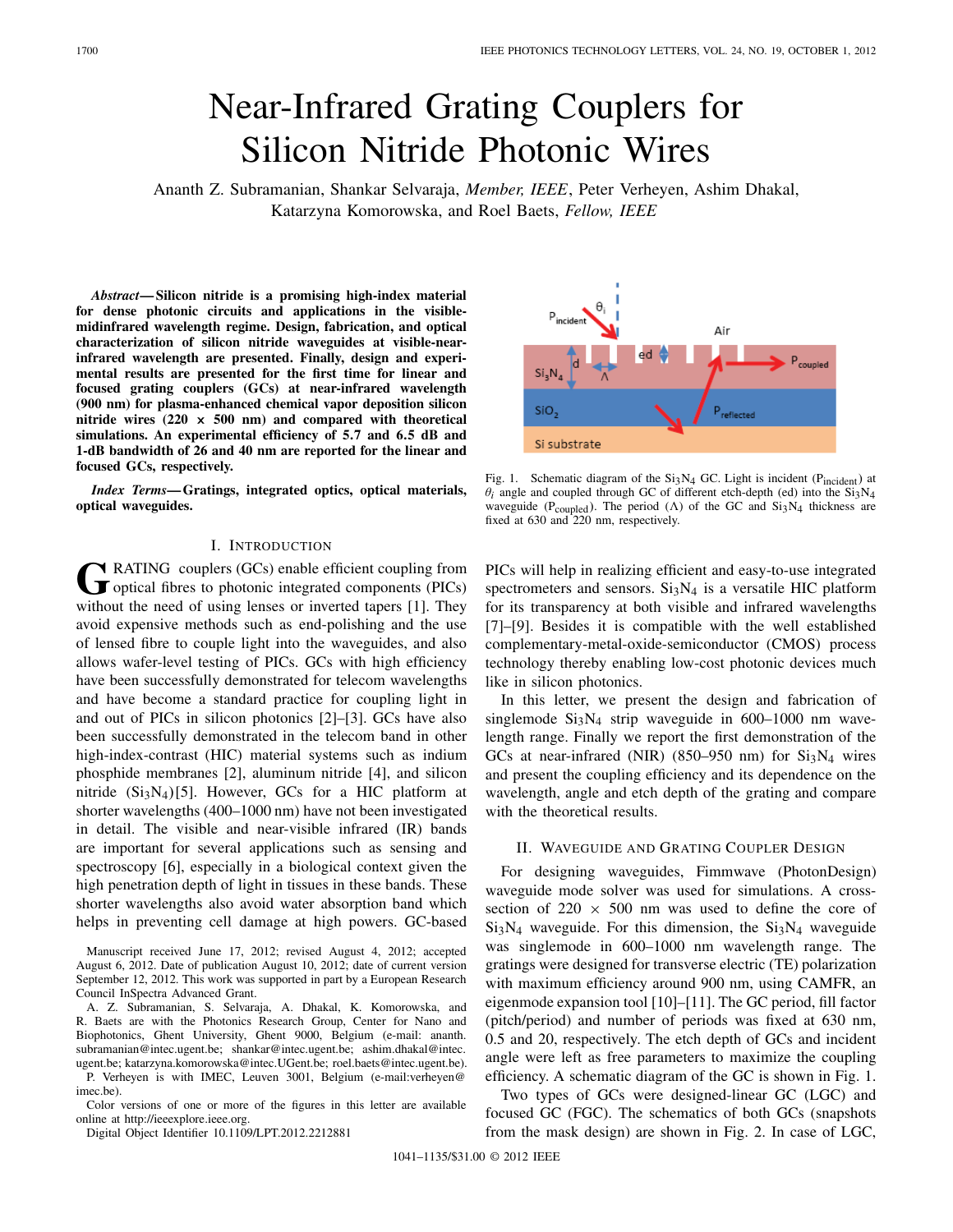

Fig. 2. Snapshots from the mask design showing (a) FGC and (b) LGC defined on top of  $10$ - $\mu$ m Si<sub>3</sub>N<sub>4</sub> waveguide. The period was fixed at 630 nm.



Fig. 3. Effect of buried oxide thickness on the GC efficiency as calculated by CAMFR.

two GCs at either end of the waveguide were defined on a 10  $μ$ m wide waveguide which was adiabatically tapered down to a 500 nm wire. The total length of the waveguide was 4 mm. A FGC focuses the light directly from a 10  $\mu$ m wide waveguide to a 450 nm wide wire. The total length of the waveguide was 6 mm.

The underlying oxide thickness has a major influence on the coupling efficiency. Its value is chosen in such a way that the downward radiated light which gets reflected at the oxide/substrate interface (P<sub>reflected</sub> in Fig. 1) interferes constructively with the direct upward radiated light. This effect is depicted in Fig. 3 for the central wavelength (900 nm) of the coupler. Based on this result the oxide thickness was fixed at 2.4  $\mu$ m.

# III. Si3N<sub>4</sub> WAVEGUIDE FABRICATION AND CHARACTERIZATION

For the fabrication, a 200 mm bare Si wafer is used as the substrate. PECVD is used to first deposit 2.4  $\mu$ m of silicon dioxide (SiO<sub>2</sub>) followed by ∼220 nm thick Si<sub>3</sub>N<sub>4</sub> deposition on top. The  $SiH_4$ ,  $N_2$  and  $NH_3$  gas flows were optimized for  $Si<sub>3</sub>N<sub>4</sub>$  deposition at 400 °C, which ensured CMOS back-end compatibility. The deposited thin film was characterised using a prism coupling method at 633 nm (He– Ne laser) for the TE polarization. The light was coupled into the waveguide using a rutile prism into the fundamental mode of the  $Si<sub>3</sub>N<sub>4</sub>$  waveguide. The index measurements were done at different places on the sample to check the homogeneity of the deposited thin film and averaged.

After the layer deposition, the waveguide and the GCs were patterned by using 193 nm optical lithography and reactive ion etch process. The waveguide was deeply etched (220 nm deep), and GCs were defined with different etch depths by controlling the etch duration. Photoresist was used as an etch mask for both the etch processes. After dry etching, the wafers were cleaned by using oxygen plasma and a wet chemical process. The widths of the waveguides were in the range of  $500 \pm 30$  nm. Finally, some of the wafers were covered with 1.5  $\mu$ m of SiO<sub>2</sub> using PECVD process. Since Si<sub>3</sub>N<sub>4</sub> does not have any absorption band near 900 nm wavelength band, therefore no heat treatment was applied to the  $Si<sub>3</sub>N<sub>4</sub>$  samples. At the end, the dies were cleaved from the wafer for optical characterization.

The propagation loss in the 500 nm wide wire was measured by cutback method using spiral waveguides with different lengths (1, 2, 4 and 7 cm) and a bend radius of 10  $\mu$ m. These measurements were performed for the TE polarization using a tunable laser source emitting in the range 890– 910 nm and a singlemode fibre at this wavelength range. GC measurements were performed by coupling unpolarized light from a tungsten halogen white light source (400–1700 nm) using a singlemode fibre into the  $Si<sub>3</sub>N<sub>4</sub>$  waveguides. Another similar fibre is positioned above the output GC to collect the light into an optical spectrum analyzer. Both fibres were mounted on a goniometer-controlled stage to change the tilt angle. The coupling efficiency was determined from the fibreto-fibre transmission. The position of the fibre was optimized for the maximum transmission.

#### IV. RESULTS AND DISCUSSION

The prism coupling experiment yielded a refractive index of 2.043  $\pm$  0.005 and a good uniformity with  $< 1\%$  variation across the wafer. The waveguide losses in the 500 nm wires were measured (@ 900 nm) for different dies from different wafers for checking the uniformity of the fabricated devices. The unclad and clad waveguides yielded a loss of 3.5  $\pm$ 1.7 dB/cm and  $2.8 \pm 0.6$  dB/cm, respectively.

The GC efficiency (theoretical and experimental) as a function of incidence angle for 140 nm etched LGC at a wavelength of 890 nm is shown in Fig. 4. The maximum efficiency is achieved for an angle of 8° and gradually reduces for all other angles. A fairly large 1 dB angle tolerance of ∼4° is measured for this etch-depth. Similar optimisation was done for other etch-depths as well. The experimental measurement showed a similar trend as predicted by simulations but there was a difference in the absolute value as discussed later.

The LGC efficiency as a function of wavelength for different etch depths (70, 120, & 140 nm) is plotted in Fig. 5. The plot compares the experimental and theoretical results for the efficiencies. The efficiency plotted in Fig. 5 is calculated at optimum angle for different etch depths as shown in Fig. 4.

The efficiency of the FGC is also measured and shown in Fig. 6. The 120 nm etched FGC yielded the best efficiency of as high as −5.7 dB and a 1 dB bandwidth of ∼23 nm whereas the 220 nm etched FGC exhibited the lowest efficiency of  $-7.7$  dB and a 1 dB bandwidth of  $\sim$ 25 nm respectively.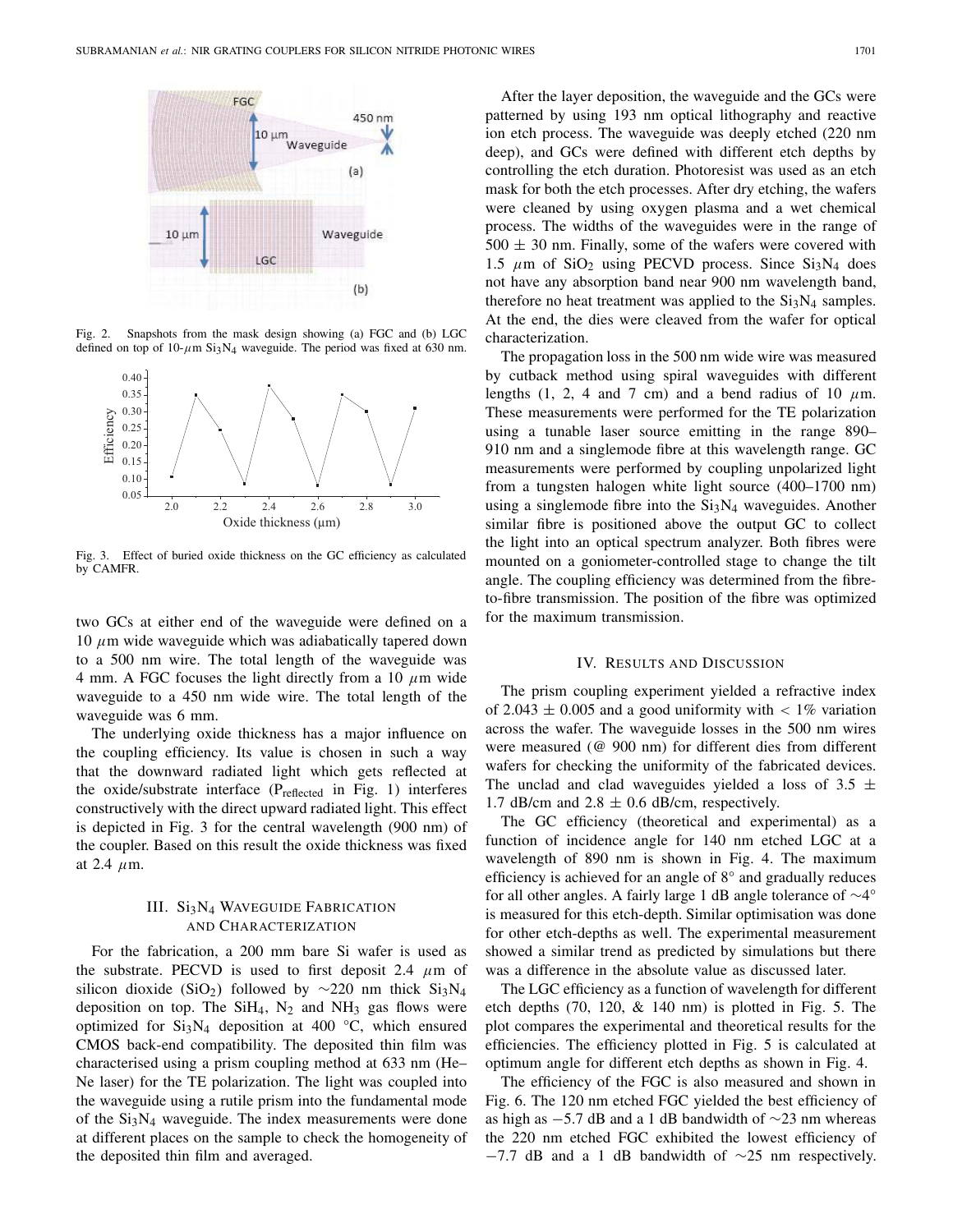

Fig. 4. LGC efficiency (theory and experiment) at 890 nm for 140 nm etched GC for different coupling angles.



Fig. 5. LGC efficiency (theory and experiment) for different etch depths.



Fig. 6. FGC efficiency for 70, 120, and 220 nm etched GCs.

The grating strength (hence the effective grating length) and the reflection spectrum from the underlying substrate varies with the etch depth of the grating. For our experiments, the grating length was fixed at 20 periods and the difference in the reflection spectrum due to different etch depths leads to slight difference in the 1 dB bandwidth. Table 1 shows the efficiency and the bandwidth of FGCs with different etch depths.

The high loss in the wire is attributed to the scattering losses at the rough sidewalls as evident from the difference in the waveguide loss for clad and unclad samples. At shorter wavelengths, scattering increases and becomes more dominant and is believed to be the main source for the high waveguide loss. Therefore, further optimisation of the etch chemistry will be undertaken to smoothen the sidewall roughness and in turn reduce the losses in the waveguides.

Table 1 also compares the theoretical and experimentally determined GC efficiency and 1 dB bandwidth of the LGCs of different etch depths. The theoretical LGC efficiency calculations (dotted lines in Fig. 5) shows a maximum coupling efficiency of  $\sim$  −4 dB for the 140 nm etched grating at 890 nm and lowest (−5.9 dB) for the 70 nm etched LGC at 890 nm. Experimental measurements of the LGC for 70 nm etch depth shows reasonable agreement with the theoretical calculations.

TABLE I EFFICIENCY AND BANDWIDTH COMPARISON FOR DIFFERENT GRATING COUPLERS AND ETCH DEPTHS

| GC  | Etch<br>depth<br>(nm) | Exp<br>efficiency<br>(dB) | Theoretical<br>efficiency<br>(dB) | Exp 1 dB<br>handwidth<br>(nm) | Theoretical<br>1 dB<br>handwidth<br>(nm) |
|-----|-----------------------|---------------------------|-----------------------------------|-------------------------------|------------------------------------------|
| FGC | 70                    | $-7.8$                    | <b>NA</b>                         | $25 + 1$                      | <b>NA</b>                                |
| FGC | 120                   | $-5.7$                    | NA                                | $24 + 1$                      | NA                                       |
| FGC | 220                   | $-7.7$                    | <b>NA</b>                         | $21 + 1$                      | NA                                       |
| LGC | 70                    | $-6.5$                    | $-5.9$                            | $22 + 1$                      | 29                                       |
| LGC | 120                   | $-8.2$                    | $-4$                              | $30 + 1$                      | 32                                       |
| LGC | 140                   | $-7$                      |                                   | $37 + 2$                      | 35                                       |



Fig. 7. Effect of period on the efficiency of GC for a given oxide thickness (2.5  $\mu$ m) and 8° coupling angle.

The 70 nm etched LGC exhibited a max efficiency of −6.5 dB at 888 nm with a 1 dB bandwidth of ∼ 22 nm. The 140 nm etched LGC shows a slightly lower efficiency of −7 dB at 907.5 nm with a wider 1 dB bandwidth of ∼37 nm. The 120 nm etched LGC exhibited much lower efficiency (∼ −8 dB) and a rather poor correspondence with the theoretical predictions. There is decent correspondence between the theoretical and experimental values of 1 dB bandwidth for LGC, but the big difference between the experimental values for the 120 and 140 nm etched LGC is not fully understood yet. It is believed to be caused by some anomaly in the fabricated gratings leading to deviation in the recorded signal for this grating. Also, unfortunately the direct comparison between the 140 nm LGC and FGC could not be made due to damaged waveguides in the case of FGC.

The discrepancy between the experiment and theoretical results are attributed to several reasons - a) the variation in the absolute value of the buried oxide thickness (∼250 nm) leading to reduced efficiency as shown in fig. 2, b) these experiments were performed without using index matching fluid (IMF) and it is expected that using IMF would reduce the reflection losses and further improve the efficiency, c) for a given oxide thickness, a variation  $(\pm 20 \text{ nm})$  in the targeted grating period has an effect both on the peak wavelength and the efficiency value of the GC output as shown in Fig. 7, and finally, d) just like in waveguides, the current etch recipe is also believed to yield rough sidewalls in the GCs leading to excess scattering loss and contributes to a lower GC efficiency.

It is worthwhile to mention here that  $Si<sub>3</sub>N<sub>4</sub>$  is a deposited material and therefore it is possible to further boost the